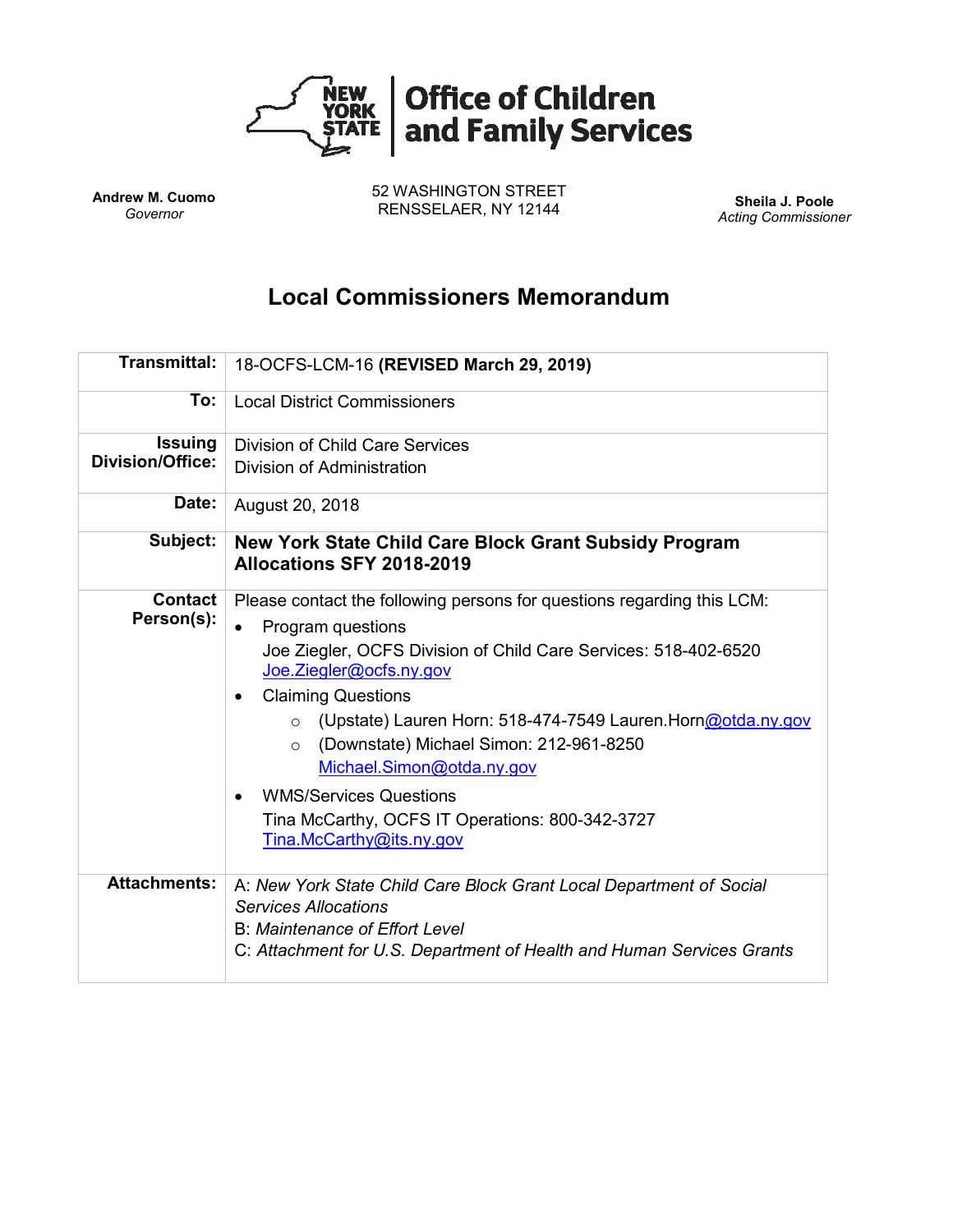### **I. Purpose**

The purpose of this Local Commissioners Memorandum (LCM) is to inform local departments of social services (LDSSs) of their allocations and maintenance of effort (MOE) levels for the New York State Child Care Block Grant (NYSCCBG) subsidy program for the period April 1, 2018, through March 31, 2019. This LCM also explains the allowable uses for these federal and state funds. The NYSCCBG appropriation for LDSSs for the period April 1, 2018, through March 31, 2019, State Fiscal Year (SFY) 2018-19 is \$806,082,001. More information regarding the new \$10 million appropriation included in the SFY 2018-19 Enacted Budget for the expansion of Child Care Assistance Programs will be issued under separate cover. **This LCM was revised to include** *Attachment for U.S. Department of Health and Human Services Grants***, which must be provided to all subrecipients per Title 45 U.S. Code of Federal Regulations Part 75 (45 CFR 75), Uniform Administrative Requirements, Cost Principles, and Audit Requirements for HHS Awards, section 352.**

#### **II. Background**

In order for an LDSS to participate in the NYSCCBG subsidy program, the commissioner of the LDSS must agree to comply with the program requirements of the NYSCCBG as set forth in Title 5-C of Article 6 of the Social Services Law; Title 18 of the New York State Code of Rules and Regulations (18 NYCRR) Parts 358, 404, 405, 407, 415, and 628; and New York State Office of Children and Family Services (OCFS) policy directives, including Administrative Directives (ADMs), Local Commissioner Memorandums (LCMs), and Informational Letters (INFs). Title 5-C of Article 6 of the Social Services Law, Section 410-x (4), requires OCFS to establish in regulation the applicable market-related payment rates that will establish the ceilings for state and federal reimbursement for payments made under the NYSCCBG. The amount to be paid or allowed for child care assistance funded under the NYSCCBG and under Title XX shall be the actual cost of care but no more than the applicable market rate established in regulations. LDSSs must pay the applicable market rate unless the actual cost of care is less, in which case LDSSs must pay the actual cost of care. The LDSS also must agree to comply with the requirements for the federal Child Care and Development Fund (CCDF). LDSSs provide such legal assurances as part of the submission of their Child and Family Services Plans.

### **III. Program Implications**

### **A. ALLOCATION INFORMATION**

Attachment A provides LDSS allocations for the NYSCCBG subsidy funds for the period beginning April 1, 2018, and ending March 31, 2019. The allocations are listed for two sixmonth periods to reflect the Federal Fiscal Year (FFY), which differs from the SFY. The lists show allocations for the period April 1, 2018, to September 30, 2018, the last half of FFY 2017-18, and for the period October 1, 2018, to March 31, 2019, the first half of the FFY 2018-19. Previously, 17-OCFS-LCM-11, dated June 26, 2017, notified LDSSs of their NYSCCBG allocations for the first half of FFY 2017-18, October 1, 2017, to March 31, 2018. Any unspent funds allocated for that period will be carried into and be available for the period ending September 30, 2018. Any portion of an LDSS's NYSCCBG allocation for FFY 2017-18 (October 1, 2017 through September 30, 2018) that is not claimed by the LDSS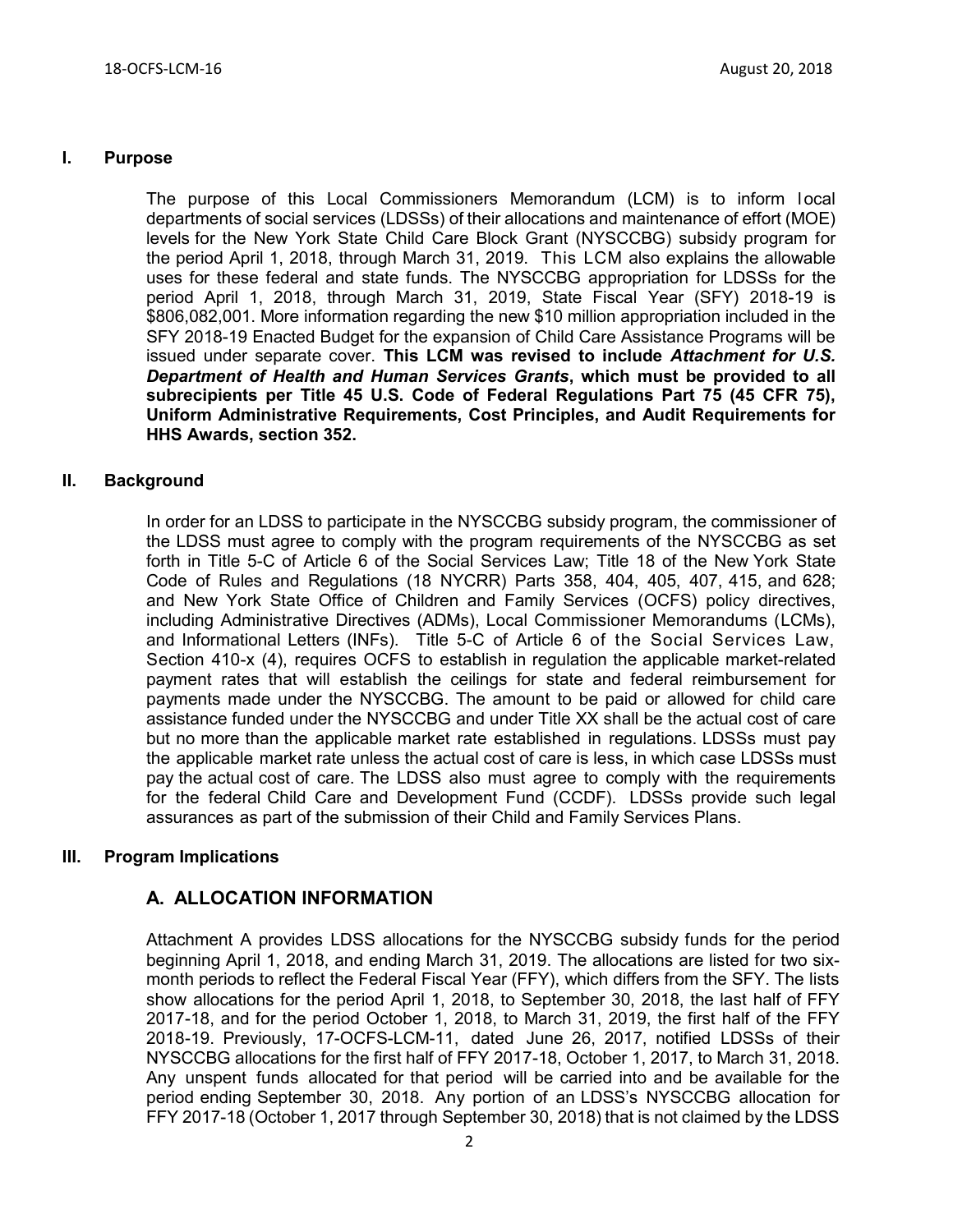by March 31, 2019, will remain available to the LDSS through the end of FFY 2018-19 (September 30, 2019). This would include any Temporary Assistance for Needy Families (TANF) funds transferred from an LDSS's SFY 2018-19 Flexible Fund for Family Services (FFFS) allocation for the period April 1, 2018, to September 30, 2018. However, claims for expenditures for October 1, 2017, through September 30, 2018, cannot be rolled forward into the next FFY.

The allocation methodology for SFY 2018-19 determines each LDSS's proportionate share of the block grant funds based on the average level of annual child care claims for FFY 2012- 13 through FFY 2016-17. Rollover of unspent NYSCCBG funds is taken into account for those LDSSs that meet both of the following criteria:

- The LDSS's FFY 2016-17 rollover into FFY 2017-18 was more than 15 percent of its FFY 2016-17 NYSCCBG claims; AND
- The LDSS's FFY 2016-17 rollover amount exceeded 75 percent of its FFY 2015-16 rollover amount.

For any LDSS meeting both of the above criteria, the base allocation is first reduced by an amount equal to 40 percent of the rollover amount from FFY 2016-17 into FFY 2017-18 (but not to exceed the five-year-average-claim base allocation).

The statewide allocation reduction is then redistributed among LDSSs as follows. For LDSSs whose FFY 2016-17 NYSCCBG claims exceeded the sum of their SFY 2017-18 base allocations (as adjusted) and FFY 2016-17 rollover amounts, the amount of allocation reduction is redistributed on a pro-rated basis, proportionate to the LDSS's share of the total excess claims. The sum of each LDSS's five-year average claim base allocation, allocation reduction, and redistribution is its final SFY 2018-19 allocation.

While the NYSCCBG allocation is the primary resource available to LDSSs in meeting their child care subsidy needs for low-income families and individuals on public assistance, all LDSSs have the ability to utilize additional funds from the FFFS for child care subsidy costs. The SFY 2018-19 Enacted Budget continues to appropriate \$964 million of TANF funding for the FFFS. Under the FFFS, LDSSs have the option to transfer a portion of their FFFS allocation to the Child Care and Development Block Grant (CCDBG). Federal law requires that any FFFS funding transferred to the CCDBG must be used for families and individuals with incomes below 200 percent of the federal poverty level. Consistent with federal statute, a statewide total of 30 percent of the state's total TANF funds may be transferred to the CCDBG and/or to the Title XX Social Services Block Grant, with an upward statewide limit of 10 percent for the Title XX transfer. An LDSS may transfer up to 32 percent of its FFFS allocation to the CCDBG and Title XX combined, with up to 25 percent of its FFFS allocation going to Title XX. Any FFFS funding an LDSS chooses to use for child care must be transferred to the CCDBG and not claimed as a direct charge to TANF funding. Local share requirements for child care subsidies paid on behalf of public assistance recipients and the local MOE are unchanged.

As was the case in SFY 2017-18, LDSSs that have fully expended their allocation and have met their MOE may seek 50 percent federal reimbursement through the Supplemental Nutrition Assistance Program Employment & Training (SNAP E&T) program. All SNAP E&T claims for FFY 2017-18 must be submitted to the New York State Office of Temporary and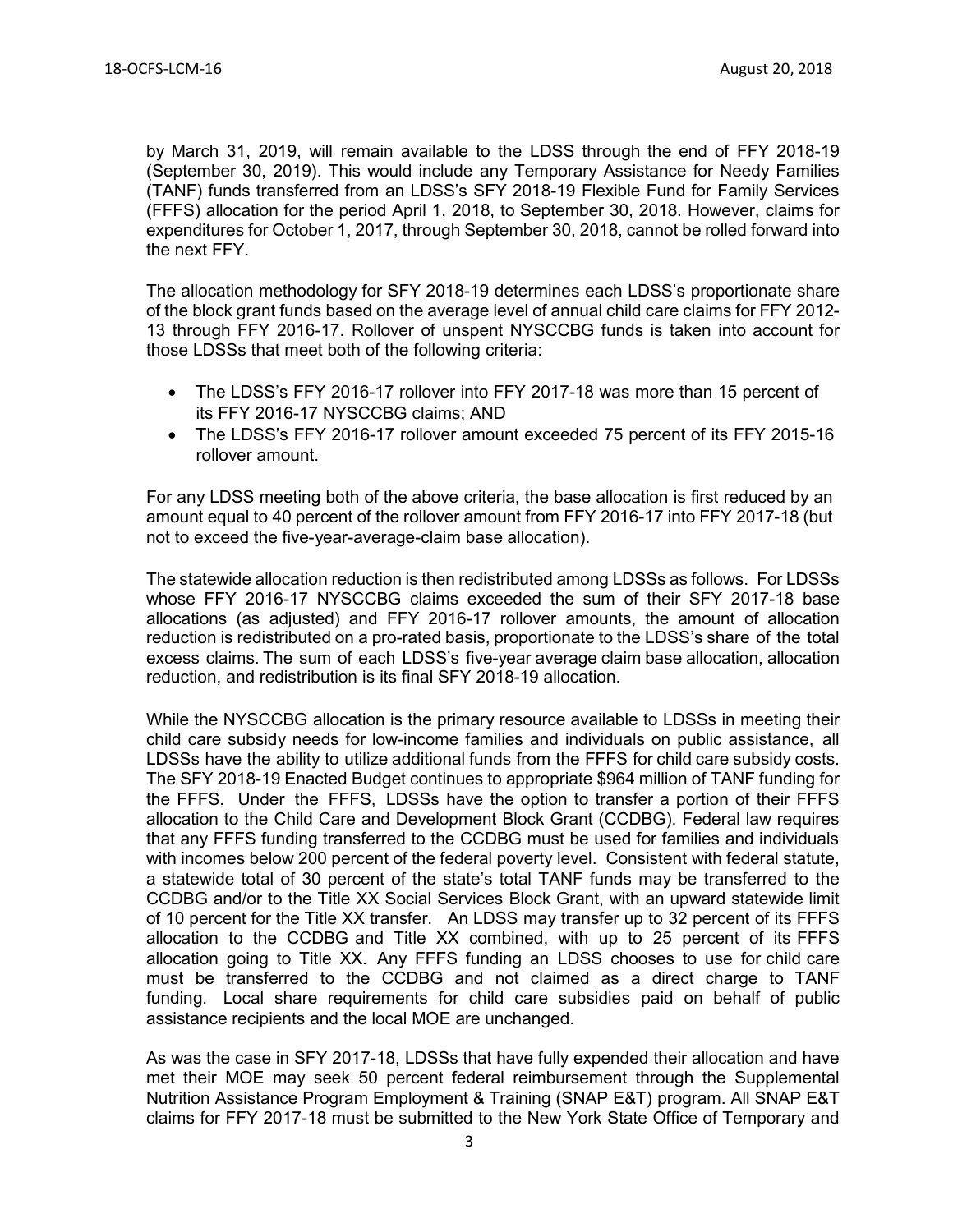Disability Assistance (OTDA) by March 31, 2019. Further information about eligibility and claiming for FFY 2017-18 will be issued in a separate LCM from OTDA.

Each LDSS may spend no more than five percent of its NYSCCBG allocation, including any funds transferred from FFFS for administrative activities. Administrative activities do not include the costs of providing direct services such as eligibility determinations and redeterminations; preparation and participation in judicial hearings; child care placements; the recruitment, licensing, inspection, review and supervision of child care placements; rate setting for contract development; resource and referral services; training; or the establishment and maintenance of computerized child care information systems.

An LDSS, at its option, may make payments for eligible families for transportation to and from a child care provider. An LDSS will be reimbursed for transportation expenses charged by a child care provider that are separate and apart from the regular rate charged by the provider. The LDSS may make arrangements using other providers of transportation services. Expenditures for transportation are reimbursed as a program cost under the LDSS's NYSCCBG allocation if the provision of transportation services is included in the LDSS's Child and Family Services Plan.

### **B. ELIGIBLE FAMILIES**

There are three broad categories of families eligible for child care services under the NYSCCBG when such care is not otherwise available from the caretaker(s) of the child in need of services. Eligible families are defined in 18 NYCRR Section 415.2. LDSSs are required to include this information in their Child and Family Services Plans, including the categories of families that the LDSS has chosen to serve and prioritize under the second and third categories listed below.

- The first category is families that are eligible for a child care guarantee.
- The second category is families that are eligible if funds are available. This category includes such families as low-income working families and teen parents who are completing high school.
- The third category is families that are eligible if funds are available and if the LDSS includes them as eligible families in the child care section of the Child and Family Services Plan.

### **C. PARENTAL CHOICE**

LDSSs must inform parents or caretakers requesting NYSCCBG services that they may either

- choose to have care provided by one of the child day care providers with whom the LDSS has contracted for the provision of child care services, or
- request a child care certificate, which enables the parents or caretakers to select from a full range of child care arrangements, including care by licensed or registered child care providers and providers of legally exempt child care.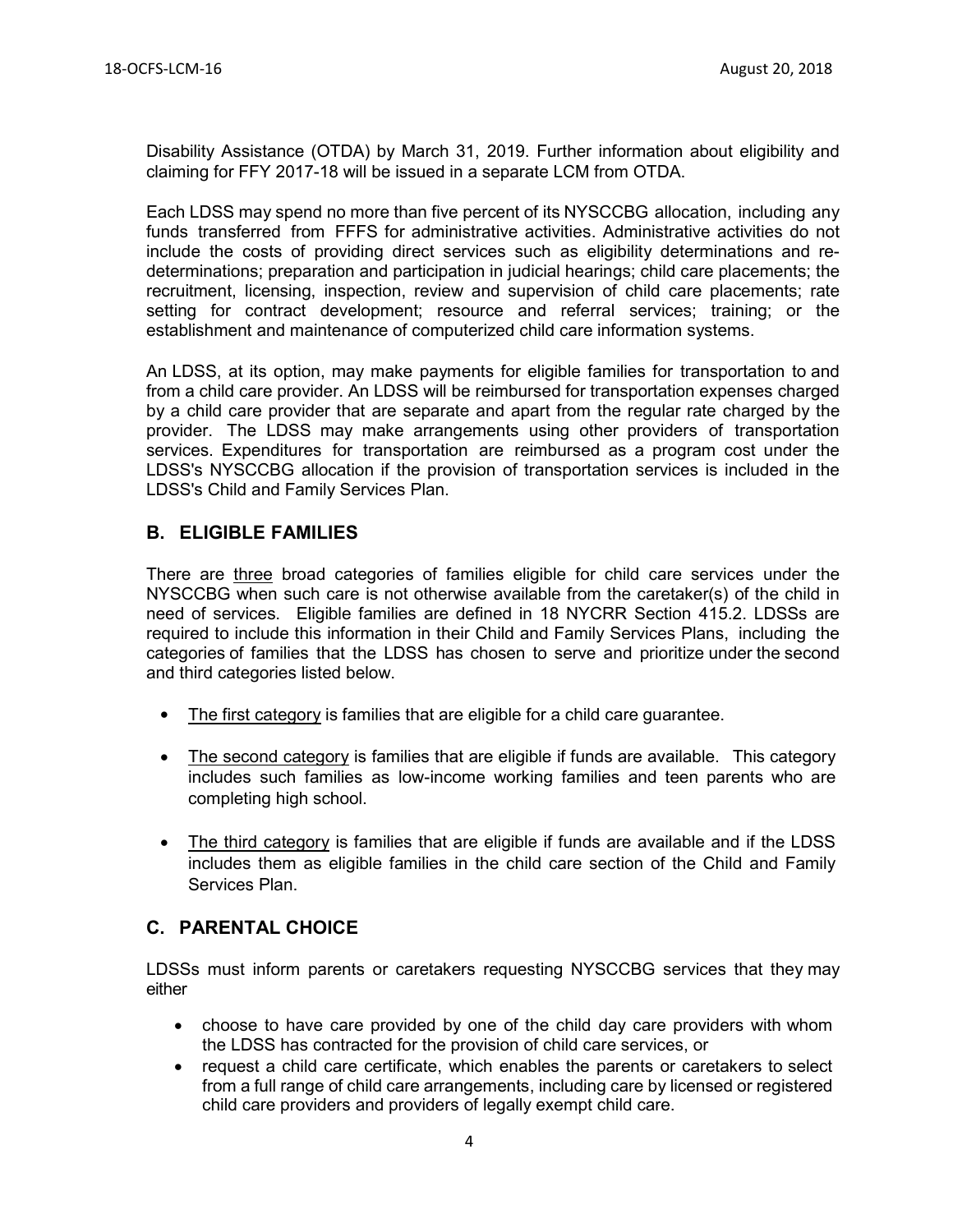The child's parents or caretakers must be given discretion in selecting or arranging for the purchase of child care services from any eligible provider. The case record should document that parents or caretakers have been apprised of the full range of providers eligible for payment and of their right to elect to use a child care certificate. LDSSs must allow parents to select, and must have a method to pay, any and all legally operating providers with whom they do not contract. A contract may not be made a condition of receiving payment from NYSCCBG funds.

### **D. REIMBURSEMENT**

Claims for expenditures for child care services for families receiving public assistance will be reimbursed at 75 percent with NYSCCBG funds, up to the LDSS's NYSCCBG allocation ceiling. Claims for expenditures for child care for all other eligible families will be reimbursed at 100 percent with NYSCCBG funds, as long as the LDSS's MOE is met, up to the LDSS's NYSCCBG allocation ceiling.

### **E. MAINTENANCE OF EFFORT**

Each LDSS must maintain local spending for child care services at a level established by OCFS in accordance with state statute. The MOE for each LDSS is listed in Attachment B and is unchanged from the previous year.

The MOE was calculated by totaling the LDSS share of expenditures in FFY 1994-95 for child care services claimed under the following categories: State Low Income Day Care program and administrative costs, Transitional Child Care, At-Risk Low-Income Child Care, CCDBG, Emergency Assistance to Families, Job Opportunities and Basic Skills (JOBS) related child care and employment-related child care. The MOE for those LDSSs participating in the Child Assistance Program (CAP) was adjusted to reflect the LDSS share for FFY 1996- 97 CAP child care expenditures included in their NYSCCBG allocations.

Each LDSS must meet its MOE level in cash in FFY 2017-18 and in each subsequent FFY. The MOE is met by the 25 percent local share of claims for expenditures for public assistance recipients, as reported on Schedule H Non-Title XX Services for Recipients and any other non-Title XX expenditures that are allowable but not reimbursed under the NYSCCBG allocation. Claims submitted under NYSCCBG will be processed to ensure that the LDSS's MOE requirement is met. Claims for administrative costs exceeding the five percent administrative cap will not count toward meeting the MOE and will not be eligible for federal and state reimbursement.

### **F. SYSTEMS INFORMATION**

Procedures for the authorization of payment for child care services in the Welfare Management System (WMS) are as follows:

For child care payments for eligible families applying for or receiving public assistance, the LDSS can continue to use the DSS-3209 *IM/WMS Authorization* for child care payments for eligible families applying for or receiving public assistance. The LDSS may, at its option, use the DSS-2970 *WMS Services Authorization*. to authorize payment for child care for public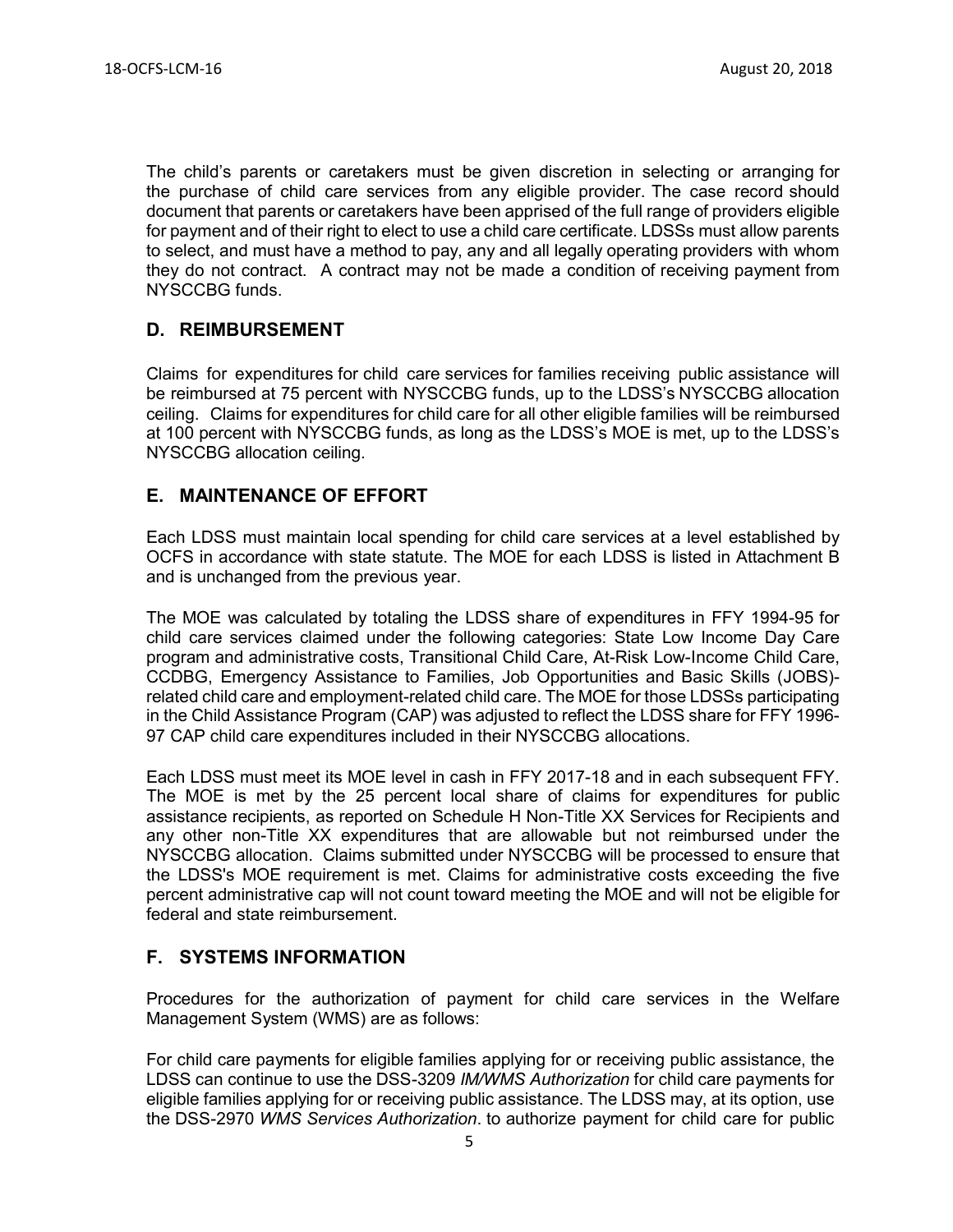assistance families. Purchase of Service Type Suffix Code (Data Element #23021) value "S-Block Grant DC 75 percent" designates child care services funded under the NYSCCBG for public assistance applicants/recipients and reimbursed at 75 percent federal and state share, up to the LDSS's allocation ceiling.

The LDSS has the option to authorize payments for child care for NYSCCBG eligible families not in receipt of public assistance on the DSS-3209 for Food Stamps and Medical Assistance-only cases.

For all other eligible families, the LDSS must authorize payment in WMS/Services by using Purchase of Service Type Suffix Code value "R-Block Grant DC 100%" on the DSS-2970, *WMS Services Authorization*, which designates child care services funded under NYSCCBG for non-public assistance families and reimbursed at 100 percent federal and state share, up to the LDSS's allocation ceiling.

In circumstances of an adult-only public assistance case in which the children are not included in the public assistance filing unit, child care payment is authorized as a public assistance family and reimbursed at 75 percent federal and state share. For cases in which children are in receipt of public assistance but the caretaker is not included in the public assistance filing unit, child care is authorized in WMS Services and reimbursed at 100 percent federal and state share, up to the LDSS's allocation ceiling.

WMS Services continue to support the monitoring of the issuance and return of child care certificates. Instructions for the child care certificate are included in 92 LCM-138, *Child Care Certificate Program* [http://ocfs.ny.gov/main/policies/external/1992/LCMs/92-LCM-](http://ocfs.ny.gov/main/policies/external/1992/LCMs/92-LCM-138%20Child%20Care%20Certificate%20Program.pdf)[138%20Child%20Care%20Certificate%20Program.pdf](http://ocfs.ny.gov/main/policies/external/1992/LCMs/92-LCM-138%20Child%20Care%20Certificate%20Program.pdf) and in the *BICS Operations Manua*l, page A-62, BICS Production Request 32, Request for Self-Selected Day Care Certs, in the edition dated April 1, 2005. Information is also provided in the *Benefit Issuance Control Subsystem (BICS) Services Payments Processing (BSPP) Manual*, Chapter 2, Authorizations, and Self-Selected Day Care Certificates.

### **G. CLAIMING INSTRUCTIONS**

NYSCCBG expenditures for child care subsidies for families receiving public assistance are claimed on Schedule H, Non-Title XX Services for Recipients (LDSS-4283), line 2 (Day Care Services for Children), column 13 (Day Care Block Grant 75 percent). NYSCCBG program expenditures for child care subsidies for all other eligible families are claimed on Schedule H, line 2, column 12 (Day Care Block Grant 100 percent). Please refer to the *Fiscal Reference Manual*, Volume 2, Chapter 3 for detailed instructions for completing Schedule H.

NYSCCBG child counts and expenditures also must be reported on the Schedule G-2 *Summary of All Payments for Day Care* (LDSS-2109EL). Expenditures made under the services types allowed must be reported on the Schedule G-2, via the Automated Claiming System. The BICS Schedule G-2 report provides the information needed to file the report. Please refer to the *Fiscal Reference Manual*, Volume 2, Chapter 3 for Schedule G-2 instructions.

Administrative expenditures for the NYSCCBG that are not direct charged on th e Schedule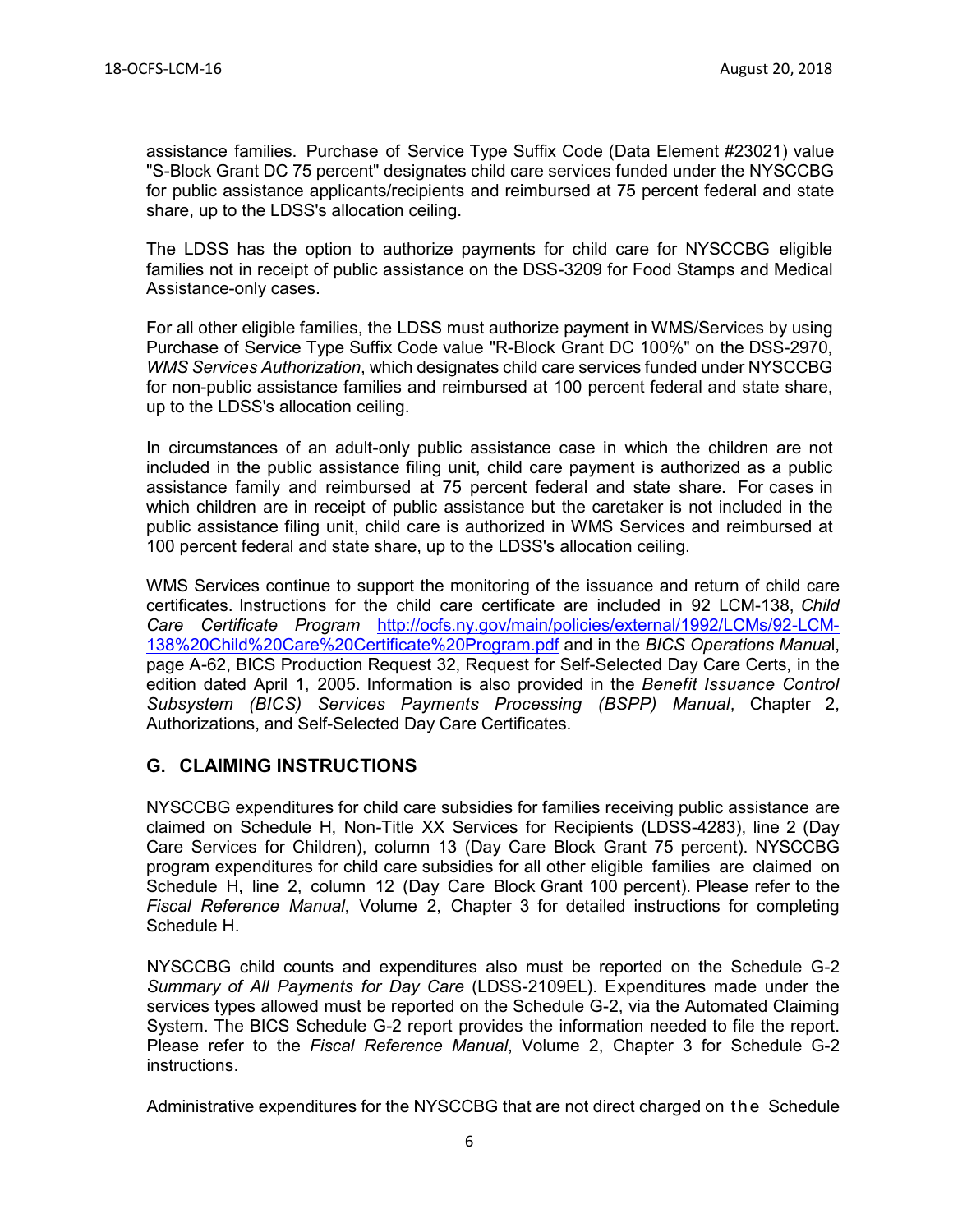D-2 are claimed in accordance with the Services Random Moment Survey (RMS) as Child Care Block Grant costs on line 6, section 1A (associated central services costs are claimed on line 4, section 2) of the Schedule D-2, *Allocation for Claiming General Services Administration Expenditures* (LDSS-2347B). Instructions for completing the Schedule D-2 are contained in Chapter 9 of Volume 3 of the *Fiscal Reference Manual, Cost Allocation Plan.* 

Claiming instructions for LDSS administrative expenditures related to the training of employees that are claimed on the Schedule D-6 *Reimbursement Claim for Training* (LDSS-2347-C) for the NYSCCBG program are provided in Chapter 13 of Volume 3 of the *Fiscal Reference Manual*.

The *Fiscal Reference Manual* is available here: FRM Vol. 2 – [http://otda.state.nyenet/bfdm/finance/FRM\\_Vol2\\_Manual.asp](http://otda.state.nyenet/bfdm/finance/FRM_Vol2_Manual.asp) FRM Vol. 3 – [http://otda.state.nyenet/bfdm/finance/FRM\\_Vol3\\_Manual.asp](http://otda.state.nyenet/bfdm/finance/FRM_Vol3_Manual.asp)

#### */s/ Janice M. Molnar, Ph.D. \_\_\_\_\_\_\_\_\_\_\_\_\_\_\_\_\_\_\_\_\_\_\_\_*

#### **Issued by:**

Name: Janice M. Molnar Ph.D. Title: Deputy Commissioner Division/Office: Division of Child Care Services

#### */s/ Derek J. Holtzclaw*  $\overline{\phantom{a}}$  , which is a set of the set of the set of the set of the set of the set of the set of the set of the set of the set of the set of the set of the set of the set of the set of the set of the set of the set of th

**Issued by:** Name: Derek J. Holtzclaw Title: Deputy Commissioner Division/Office: Administration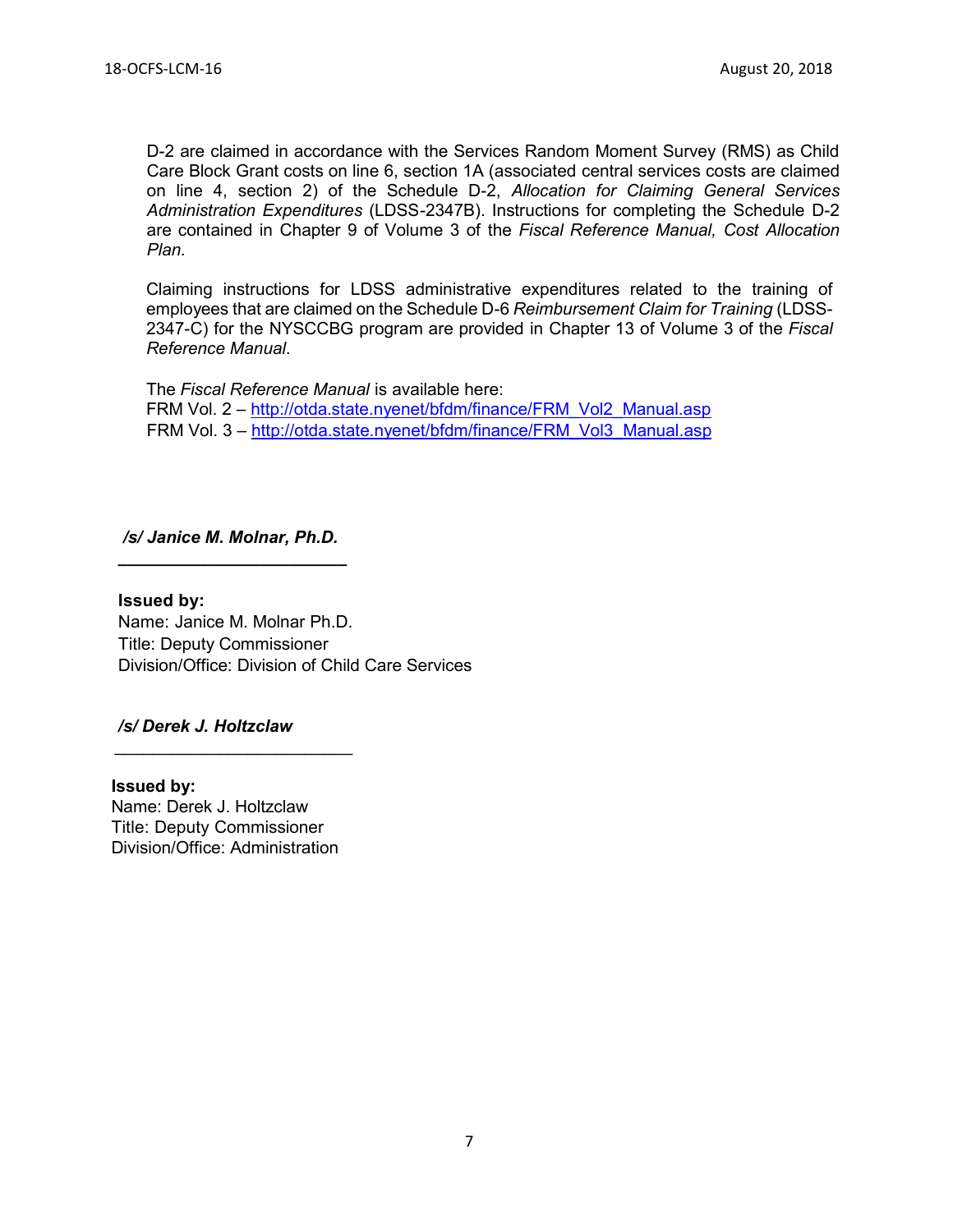# **ATTACHMENT A**

#### **NEW YORK STATE CHILD CARE BLOCK GRANT SOCIAL SERVICES DISTRICT ALLOCATIONS 4/1/2018-3/31/2019**

| <b>LDSS</b>     | April 1, 2018<br><b>September 30, 2018</b> | <b>October 1, 2018</b><br>March 31, 2019 | <b>Final SFY 2018-</b><br><b>19 Allocation</b> |
|-----------------|--------------------------------------------|------------------------------------------|------------------------------------------------|
| Albany          | \$6,342,045                                | \$6,342,045                              | \$12,684,090                                   |
| Allegany        | \$170,567                                  | \$170,567                                | \$341,134                                      |
| <b>Broome</b>   | \$1,919,712                                | \$1,919,712                              | \$3,839,424                                    |
| Cattaraugus     | \$836,261                                  | \$836,261                                | \$1,672,522                                    |
| Cayuga          | \$695,209                                  | \$695,208                                | \$1,390,417                                    |
| Chautauqua      | \$1,971,923                                | \$1,971,922                              | \$3,943,845                                    |
| Chemung         | \$1,747,003                                | \$1,747,003                              | \$3,494,006                                    |
| Chenango        | \$281,730                                  | \$281,730                                | \$563,460                                      |
| Clinton         | \$463,010                                  | \$463,009                                | \$926,019                                      |
| Columbia        | \$684,198                                  | \$684,198                                | \$1,368,396                                    |
| Cortland        | \$393,994                                  | \$393,993                                | \$787,987                                      |
| Delaware        | \$568,431                                  | \$568,432                                | \$1,136,863                                    |
| <b>Dutchess</b> | \$3,396,114                                | \$3,396,113                              | \$6,792,227                                    |
| Erie            | \$12,320,000                               | \$12,319,999                             | \$24,639,999                                   |
| <b>Essex</b>    | \$201,096                                  | \$201,095                                | \$402,191                                      |
| Franklin        | \$496,179                                  | \$496,178                                | \$992,357                                      |
| Fulton          | \$301,536                                  | \$301,536                                | \$603,072                                      |
| Genesee         | \$549,389                                  | \$549,389                                | \$1,098,778                                    |
| Greene          | \$245,336                                  | \$245,336                                | \$490,672                                      |
| Hamilton        | \$0                                        | \$0                                      | \$0                                            |
| Herkimer        | \$464,196                                  | \$464,195                                | \$928,391                                      |
| Jefferson       | \$729,174                                  | \$729,174                                | \$1,458,348                                    |
| Lewis           | \$133,861                                  | \$133,861                                | \$267,722                                      |
| Livingston      | \$725,363                                  | \$725,362                                | \$1,450,725                                    |
| Madison         | \$370,218                                  | \$370,217                                | \$740,435                                      |
| Monroe          | \$17,997,771                               | \$17,997,771                             | \$35,995,542                                   |
| Montgomery      | \$390,907                                  | \$390,907                                | \$781,814                                      |
| Nassau          | \$29,079,221                               | \$29,079,221                             | \$58,158,442                                   |
| Niagara         | \$1,357,305                                | \$1,357,304                              | \$2,714,609                                    |
| Oneida          | \$3,712,814                                | \$3,712,813                              | \$7,425,627                                    |
| Onondaga        | \$9,182,508                                | \$9,182,508                              | \$18,365,016                                   |
| Ontario         | \$981,715                                  | \$981,715                                | \$1,963,430                                    |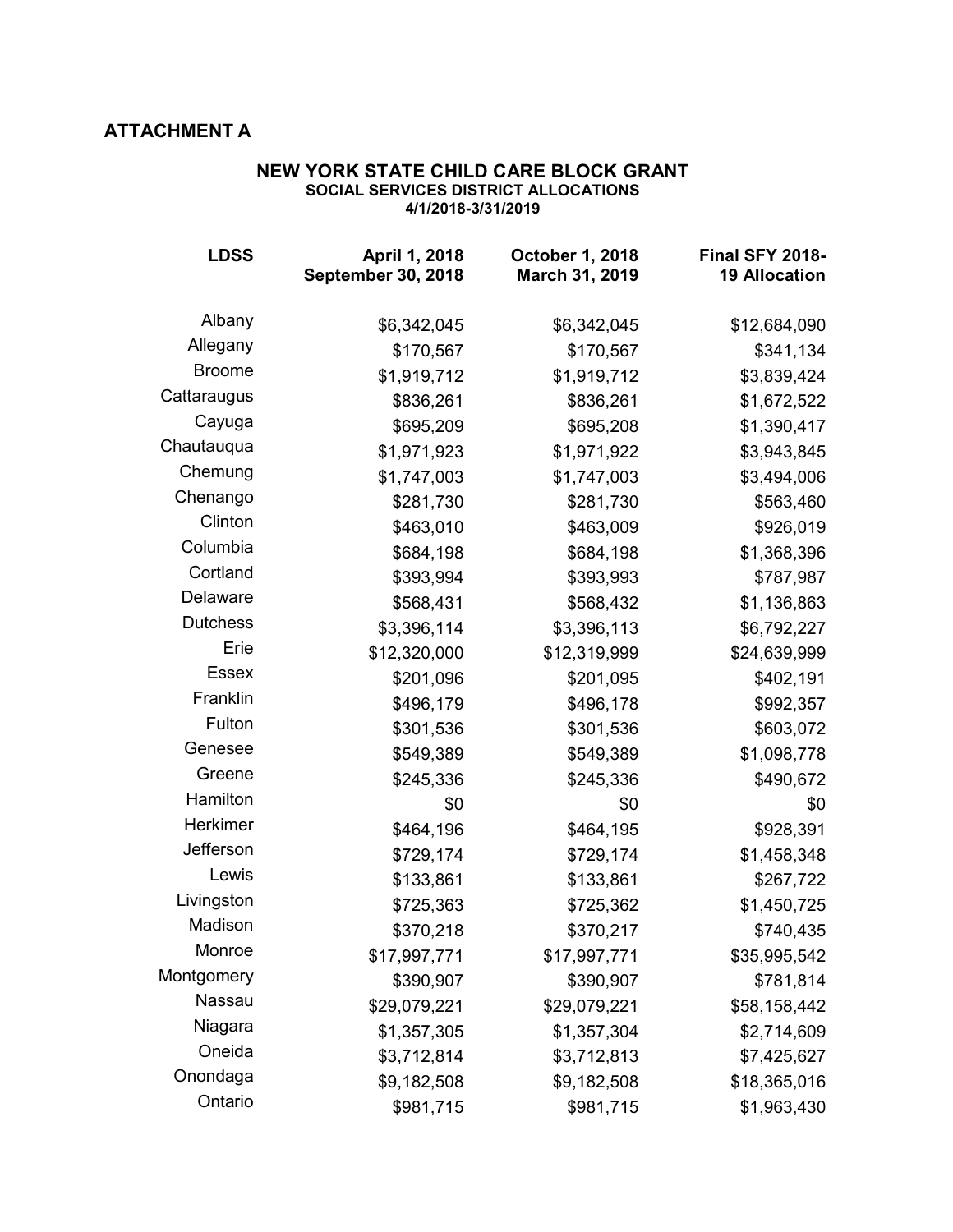| <b>LDSS</b>        | April 1, 2018<br>September 30,2018 | October 1, 2018<br>March 31, 2019 | Final SFY 2018-<br><b>19 Allocation</b> |
|--------------------|------------------------------------|-----------------------------------|-----------------------------------------|
| Orange             | \$3,406,742                        | \$3,406,742                       | \$6,813,484                             |
| Orleans            | \$314,292                          | \$314,292                         | \$628,584                               |
| Oswego             | \$1,152,292                        | \$1,152,291                       | \$2,304,583                             |
| Otsego             | \$396,721                          | \$396,721                         | \$793,442                               |
| Putnam             | \$556,708                          | \$556,708                         | \$1,113,416                             |
| Rensselaer         | \$1,822,078                        | \$1,822,077                       | \$3,644,155                             |
| Rockland           | \$3,947,397                        | \$3,947,397                       | \$7,894,794                             |
| Saint Lawrence     | \$595,131                          | \$595,130                         | \$1,190,261                             |
| Saratoga           | \$872,957                          | \$872,957                         | \$1,745,914                             |
| Schenectady        | \$3,262,869                        | \$3,262,868                       | \$6,525,737                             |
| Schoharie          | \$250,745                          | \$250,745                         | \$501,490                               |
| Schuyler           | \$221,843                          | \$221,842                         | \$443,685                               |
| Seneca             | \$198,283                          | \$198,283                         | \$396,566                               |
| Steuben            | \$1,128,311                        | \$1,128,310                       | \$2,256,621                             |
| Suffolk            | \$16,052,709                       | \$16,052,708                      | \$32,105,417                            |
| Sullivan           | \$852,986                          | \$852,986                         | \$1,705,972                             |
| Tioga              | \$594,619                          | \$594,620                         | \$1,189,239                             |
| Tompkins           | \$887,103                          | \$887,103                         | \$1,774,206                             |
| <b>Ulster</b>      | \$2,037,705                        | \$2,037,704                       | \$4,075,409                             |
| Warren             | \$706,888                          | \$706,888                         | \$1,413,776                             |
| Washington         | \$495,735                          | \$495,734                         | \$991,469                               |
| Wayne              | \$529,067                          | \$529,066                         | \$1,058,133                             |
| Westchester        | \$16,371,251                       | \$16,371,251                      | \$32,742,502                            |
| Wyoming            | \$193,002                          | \$193,001                         | \$386,003                               |
| Yates              | \$128,027                          | \$128,026                         | \$256,053                               |
| <b>NYC</b>         | \$247,356,765                      | \$247,356,765                     | \$494,713,530                           |
| <b>State Total</b> | \$403,041,012                      | \$403,040,989                     | \$806,082,001                           |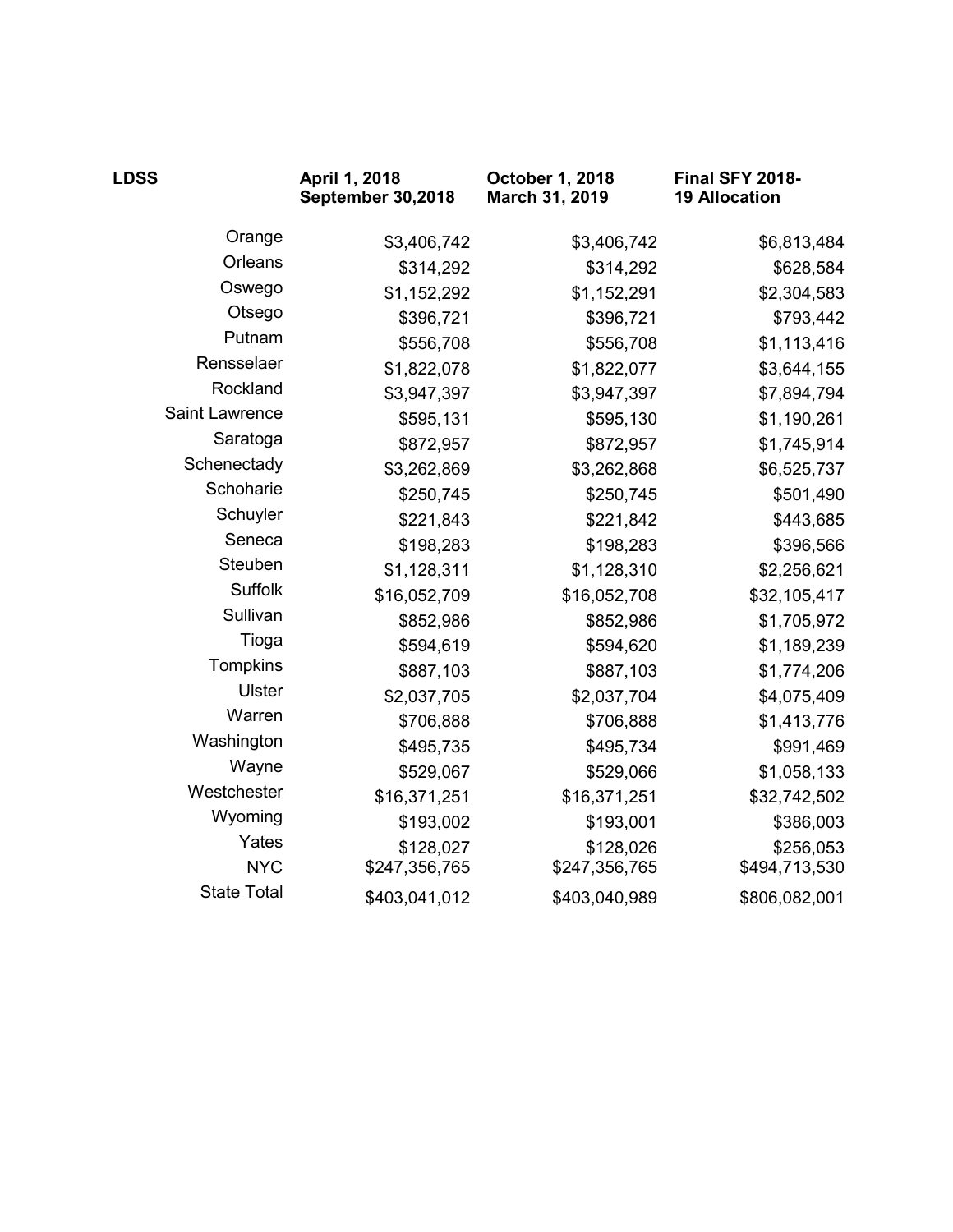### **ATTACHMENT B NEW YORK STATE CHILD CARE BLOCK GRANT**

### **MAINTENANCE OF EFFORT (MOE) LEVEL Federal Fiscal Year 1994-95 Basis**

| <b>LDSS</b>     | <b>MOE Amount</b> | <b>LDSS</b>        | <b>MOE Amount</b> |
|-----------------|-------------------|--------------------|-------------------|
| Albany          | \$1,019,127       |                    |                   |
| Allegany        | 68,895            | Oneida             | \$283,468         |
| Broome          | 518,534           | Onondaga           | 1,204,201         |
| Cattaraugus     | 34,769            | Ontario            | 73,752            |
| Cayuga          | 15,101            | Orange             | 32,900            |
| Chautauqua      | 558,879           | Orleans            | 36,152            |
| Chemung         | 63,364            | Oswego             | 41,453            |
| Chenango        | 27,933            | Otsego             | 28,900            |
| Clinton         | 99,395            | Putnam             | 62,728            |
| Columbia        | 7,848             | Rensselaer         | 164,819           |
| Cortland        | 53,422            | Rockland           | 235,830           |
| Delaware        | 34,955            | Saint Lawrence     | 101,658           |
| <b>Dutchess</b> | 193,433           | Saratoga           | 30,127            |
| Erie            | 1,264,742         | Schenectady        | 228,165           |
| Essex           | 16,498            | Schoharie          | 12,101            |
| Franklin        | 26,381            | Schuyler           | 9,515             |
| Fulton          | 38,407            | Seneca             | 19,292            |
| Genesee         | 49,813            | Steuben            | 148,022           |
| Greene          | 20,310            | Suffolk            | 692,326           |
| Hamilton        | 2,738             | Sullivan           | 28,491            |
| Herkimer        | 14,318            | Tioga              | 22,049            |
| Jefferson       | 81,936            | Tompkins           | 70,752            |
| Lewis           | 11,454            | <b>Ulster</b>      | 208,356           |
| Livingston      | 76,936            | Warren             | 22,063            |
| Madison         | 12,147            | Washington         | 32,583            |
| Monroe          | 4,221,021         | Wayne              | 39,416            |
| Montgomery      | 11,738            | Westchester        | 1,018,071         |
| Nassau          | 1,574,621         | Wyoming            | 13,806            |
| Niagara         | 364,420           | Yates              | 11,683            |
|                 |                   | New York City      | 52,937,271        |
|                 |                   | <b>State Total</b> | 68,293,085        |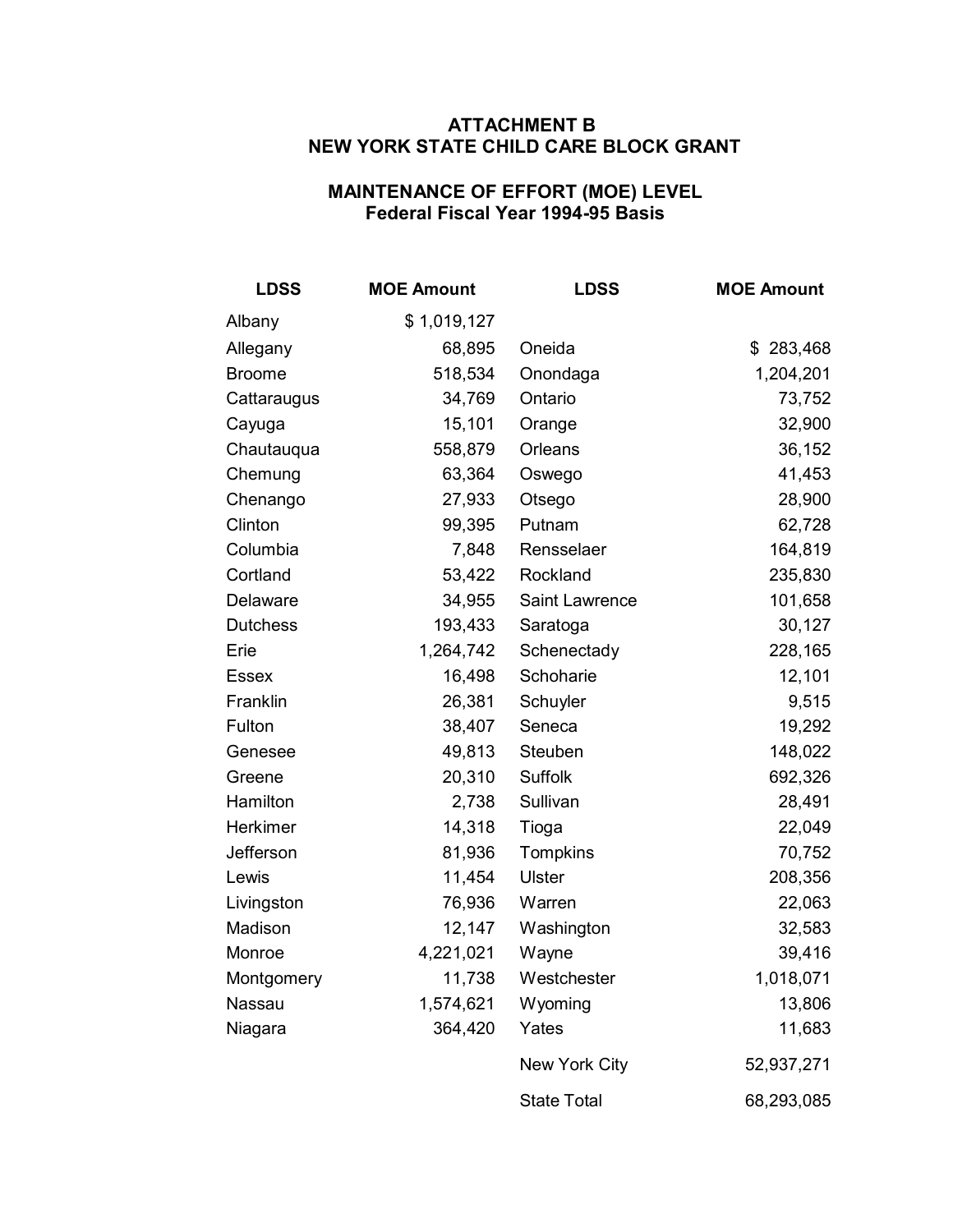# **ATTACHMENT FOR U.S. DEPARTMENT OF HEALTH AND HUMAN SERVICES GRANTS**

Title 45 U.S. Code of Federal Regulations Part 75 (45 CFR 75), *Uniform Administrative Requirements, Cost Principles, and Audit Requirements for HHS Awards*, section 354(a) states "all pass-through entities must ensure that every subaward is clearly identified to the subrecipient as a subaward and includes the following information at the time of the subaward and if any of these data elements change, includes the changes in subsequent subaward identification."

| (i)               | <b>Subrecipient Name</b>                                                                                                                | Attachment A                                                                                                                                                                                                                                                                                                                                                                                                                        |
|-------------------|-----------------------------------------------------------------------------------------------------------------------------------------|-------------------------------------------------------------------------------------------------------------------------------------------------------------------------------------------------------------------------------------------------------------------------------------------------------------------------------------------------------------------------------------------------------------------------------------|
| (ii)              | Subrecipient's unique entity<br>identifier                                                                                              | County LDSS office                                                                                                                                                                                                                                                                                                                                                                                                                  |
| (iii)             | <b>Federal Award Identification</b><br>Number (FAIN)                                                                                    | 1701NYCCDF<br>1801NYCCDF                                                                                                                                                                                                                                                                                                                                                                                                            |
| (iv)              | Federal Award Date of award to<br>the recipient by the HHS<br>awarding agency                                                           | 10/14/2016 (1701NYCCDF)<br>10/19/2017 (1801NYCCDF)                                                                                                                                                                                                                                                                                                                                                                                  |
| (v)               | Subaward period of<br>Performance start and end date                                                                                    | Section 3.A "Allocation Information"                                                                                                                                                                                                                                                                                                                                                                                                |
| (vi)              | Amount of Federal Funds<br>Obligated to the subrecipient by<br>this action by the pass-through<br>entity to the subrecipient            | Attachment A contains allocations from the NYS Child<br>Care Block Grant which consists of State Funds,<br>CCDF Matching, Mandatory and Discretionary funds,<br>and TANF transfers to CCDF Discretionary funds.                                                                                                                                                                                                                     |
| (vii)             | Total amount of the Federal<br>funds obligated to the<br>subrecipient by the pass-through<br>entity including the current<br>obligation | Attachment A contains allocations from the NYS Child<br>Care Block Grant which consists of State Funds,<br>CCDF Matching, Mandatory and Discretionary funds,<br>and TANF transfers to CCDF Discretionary funds.                                                                                                                                                                                                                     |
| (viii)            | Total amount of the award<br>committed to the subrecipient by<br>the pass-through entity                                                | Attachment A contains allocations from the NYS Child<br>Care Block Grant which consists of State Funds,<br>CCDF Matching, Mandatory and Discretionary funds,<br>and TANF transfers to CCDF Discretionary funds.                                                                                                                                                                                                                     |
| (ix)              | Federal award project<br>description                                                                                                    | Child Care Discretionary Funds and Child Care<br>Mandatory and Matching Funds comprise the Child<br>Care and Development Fund (CCDF) program. CCDF<br>program funds provide grants to States, Territories,<br>Tribes, and tribal organizations serving federally-<br>recognized tribes (public institutions of higher<br>education and hospitals are not eligible applicants) for<br>child care assistance for low-income families. |
| (x)               | Name of the HHS awarding<br>agency, pass-through entity, and<br>contact information for awarding<br>official of the pass-through entity | Awarding HHS Agency: Administration for Children<br>and families<br>Pass-through: NYS Office of Children and Family<br><b>Services</b><br>Awarding official contact information:<br>Clinton McGrane, Grants Officer<br>26 Federal Plaza Room 4114 New York, NY 10278<br>212-264-2890 ext. 176                                                                                                                                       |
| (x <sub>i</sub> ) | <b>CFDA Number and Name</b>                                                                                                             | 93.575 (Discretionary)<br>93.596 (Mandatory and Matching)                                                                                                                                                                                                                                                                                                                                                                           |